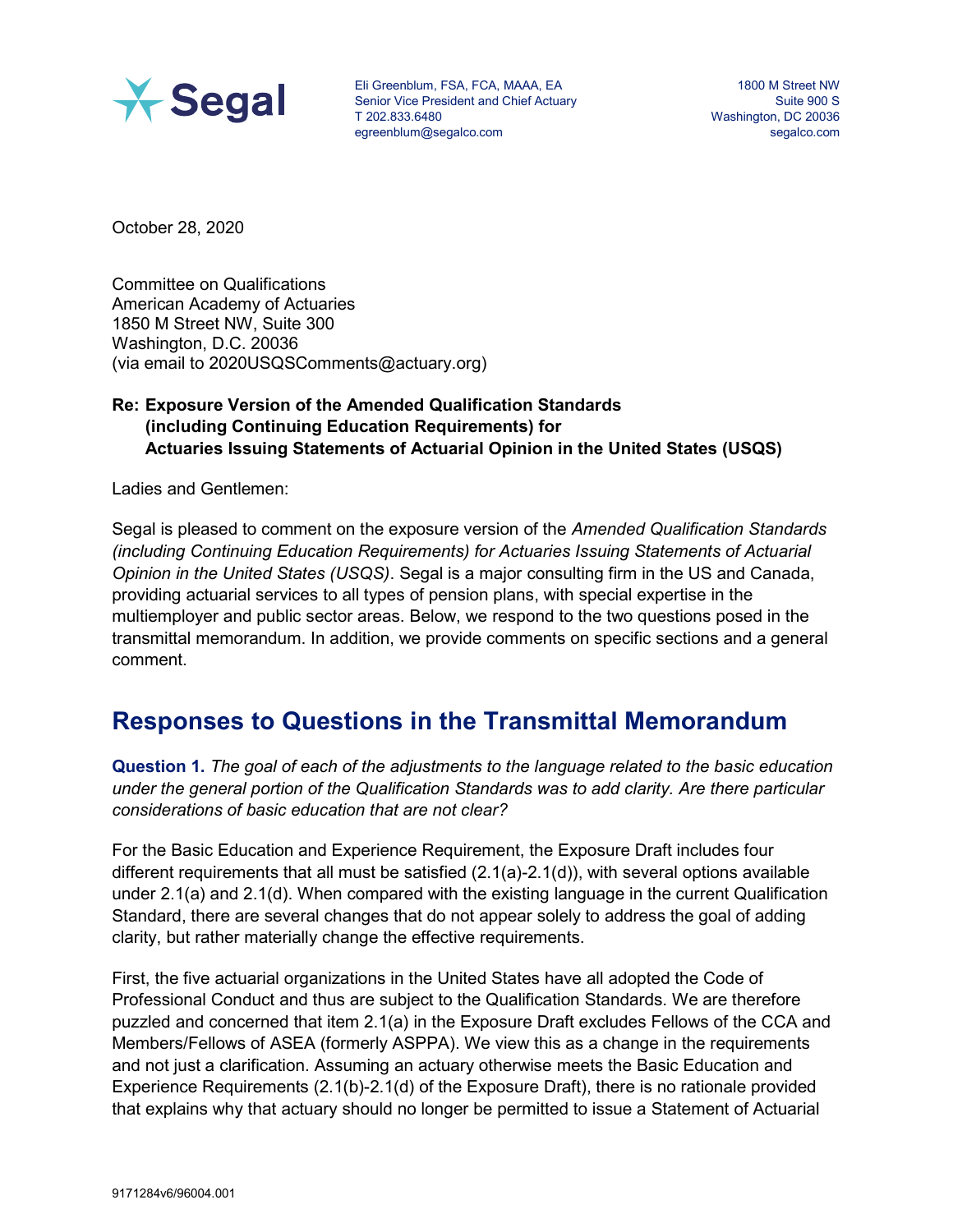Committee on Qualifications American Academy of Actuaries October 28, 2020 Page 2

Opinion. We recommend that the inclusion of Fellows of the CCA and Members/Fellows of ASEA in the currrent Qualification Standard's criteria be retained.

In addition, fully qualified members of an IAA-member organization no longer satisfy this requirement 2.1(a) of the Exposure Draft. Consider the situation of a Fellow of the Institute and Faculty of Actuaries in Great Britain who specializes in performing accounting valuations for pension plans of multinational corporations. That actuary may not be a member of the Academy nor the SOA. Assuming the actuary meets the other Basic Education and Experience Requirements (2.1(b)-2.1(d) of the Exposure Draft), there is no rationale provided that explains why that actuary should no longer be permitted to issue a Statement of Actuarial Opinion regarding the ASC 715 accounting calculations in connection with a pension plan of a US subsidiary of a client multinational corporation, unless the actuary becomes a member of the Academy. The fact that the Academy is no longer an IAA member organization is not a sufficient rationale, in our opinion.

Next, the changes in the three possible means of satisfying 2.1(d) of the Exposure Draft seem to change the requirements rather than add clarity. Both  $2.1(d)(1)$  and  $2.1(d)(2)$  of the Exposure Draft include as part of satisfying those requirements the option of meeting both of the following conditions: (i) attaining the highest possible actuarial designation of a non-US actuarial organization and (ii) being a member of the Academy. The corresponding language in the current Qualification Standard requires attainment of the highest possible actuarial designation in an IAA full-member organization (other than the Academy). We recommend that this part of the Exposure Draft be changed to provide an actuary the option of meeting both of the following conditions: (i) attaining the highest possible actuarial designation of a non-US actuarial organization and (ii) being a member of any actuarial organization in the United States that has adopted the Code of Professional Conduct and the Qualification Standards.

## Question 2. The goal surrounding the updated language related to the basic and continuing education for Enrolled Actuaries was to add clarity but not to change the requirements. Is this clear in the updated language?

We agree that the changes in the language regarding *continuing education* requirements for Enrolled Actuaries add clarity but do not change those requirements. We believe, however, that the revised language for the *basic education and experience* requirement has significantly changed the requirement.

The language in the current Qualification Standard provides in 2.1.1 that "Enrolled Actuaries are deemed to meet the basic education and experience requirements of the General Qualification Standard in the pension practice area." The language in the Exposure Draft limits deemed satisfaction of the basic education and experience requirement to be "solely for purpose of Statements of Actuarial Opinion that ERISA mandates an Enrolled Actuary to issue…" and, for all other Statements of Actuarial Opinion, the Enrolled Actuary is "deemed to have satisfied section 2.1(b) but must satisfy section 2.1(c) and 2.1(d) with regard to the subject of the Statement of Actuarial Opinion." There is no rationale provided that explains why an Enrolled Actuary should no longer be permitted to issue a Statement of Actuarial Opinion beyond those